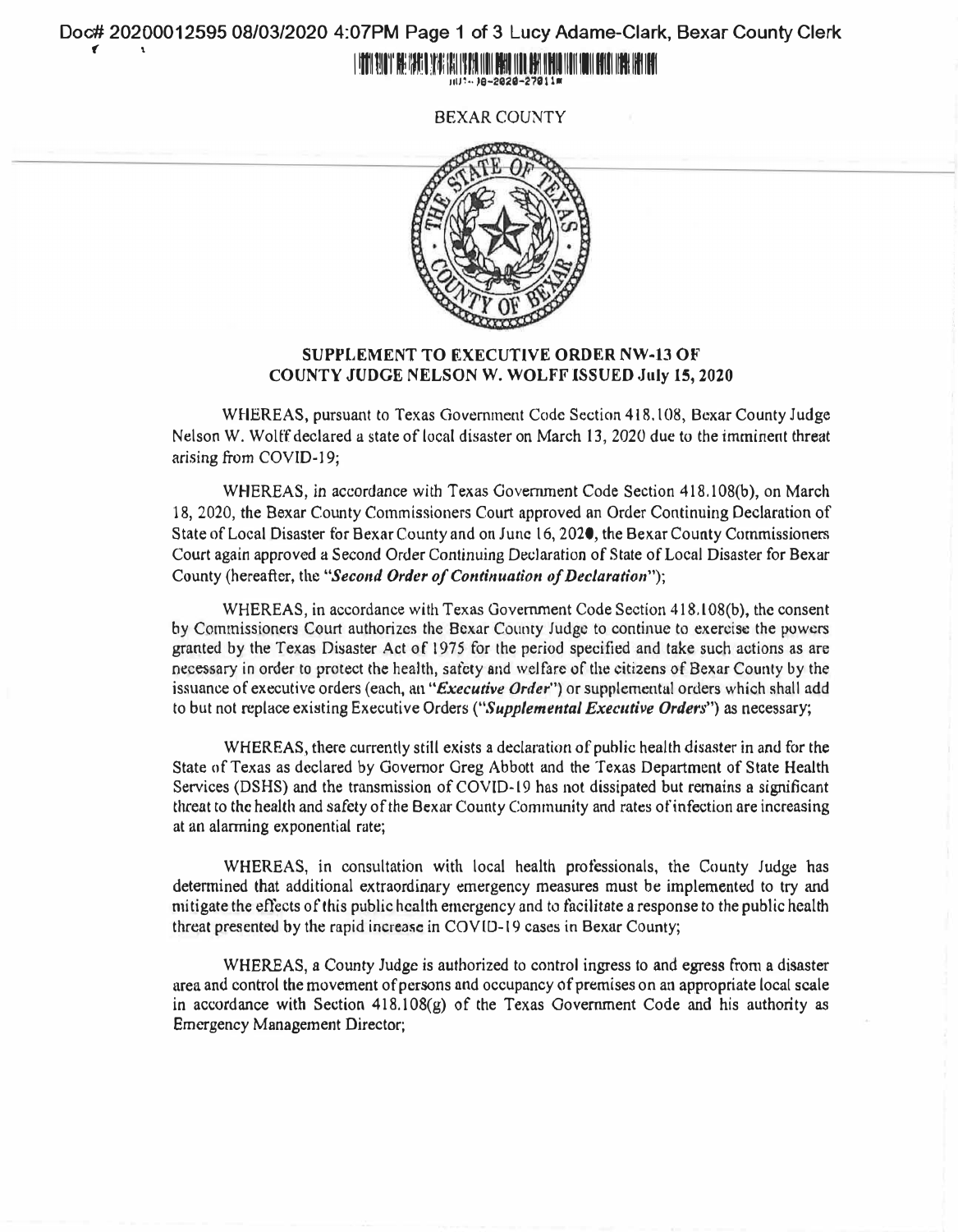WHEREAS, it is the intent of this Supplemental Executive Order to remain as consistent with and to harmonize, to the extent possible, the executive orders of Governor Greg Abbott and the current declaration of the Mayor of the City of San Antonio (as extended or modified); and

WHEREAS, by the authority vested in me as Bexar County Judge and as the Emergency Management Director for the County of Bexar to continue to protect the health and safety of the community and address developing and rapidly changing circumstances as presented by the current public health emergency, I hereby issue this Supplemental Executive Order.

# **PURSUANT TO THE TEXAS D(SASTER ACT OF 1975, BEXAR COUNTY JUDGE NELSON W. WOLFF HEREBY ISSUES THIS SUPPLEMENTAL EXECUTIVE ORDER AS FOLLOWS:**

This Supplemental Executive Order shall be effective as of 1 :00 p.m. on Monday, August 3, 2020 *("Effective Date");* 

- I. **Foreclosure Sule Canceled.** fn accordance with the most recent executive orders of Governor Gregg Abbott and the authority of the County Judge as the Emergency Management Director for Bexar County, I hereby direct that the upcoming foreclosure sale scheduled for August 4, 2020 be postponed. The sale may be rescheduled on September 1, 2020 if public health officials detenninc that a foreclosure sale with a large crowd will not result in a threat to the health and safety of those in attendance due to an increased risk of transmission of COVID-19.
- CI. **Sever-ablllty.** The sections, paragraphs, sentences, clausc;s and phrases of this Supplemental Executive Order are severable and if any phrase, clause, sentence, paragraph or section of this Supplemental Executive Order should be declared invalid by the final judgment or decree of any court or competent jurisdiction, such invalidity shall not affect any of the remaining phrases, clauses, sentences, paragraphs and sections that can be given effect without the invalid provision, and to this end, the provisions of this Supplemental Executive Order are severable.
- III. **Interpretation and Additional Terms.** To the greatest extent possible, this Supplemental Executive Order shall be interpreted as consistent with and supplemental to any executive order issued by the Texas Governor. All provisions of the executive orders of the Texas Governor either existing or as, if and when issued, which are made applicable to all jurisdictions by law shall be automatically incorporated into and constitute terms of this Supplemental Executive Order, enforceable as if set forth herein without necessity for the issuance of any further orders,

**ORDERED this 3rd day of August, 2020** 

N**EL**SON W. WOLF

Bexar County Judge

I a

**FILE INFORMATION**

Document Number: 27011 Date/Time: 8/3/2020 3:59:23 PM FILED IN THE OFFICIAL PUBLIC **Total Pages: 2** RECORDS OF BEXAR COUNTY LUCY ADAME - CLARK BEXAR COUNTY CLERK<br>Total **Mee: \$0.00**